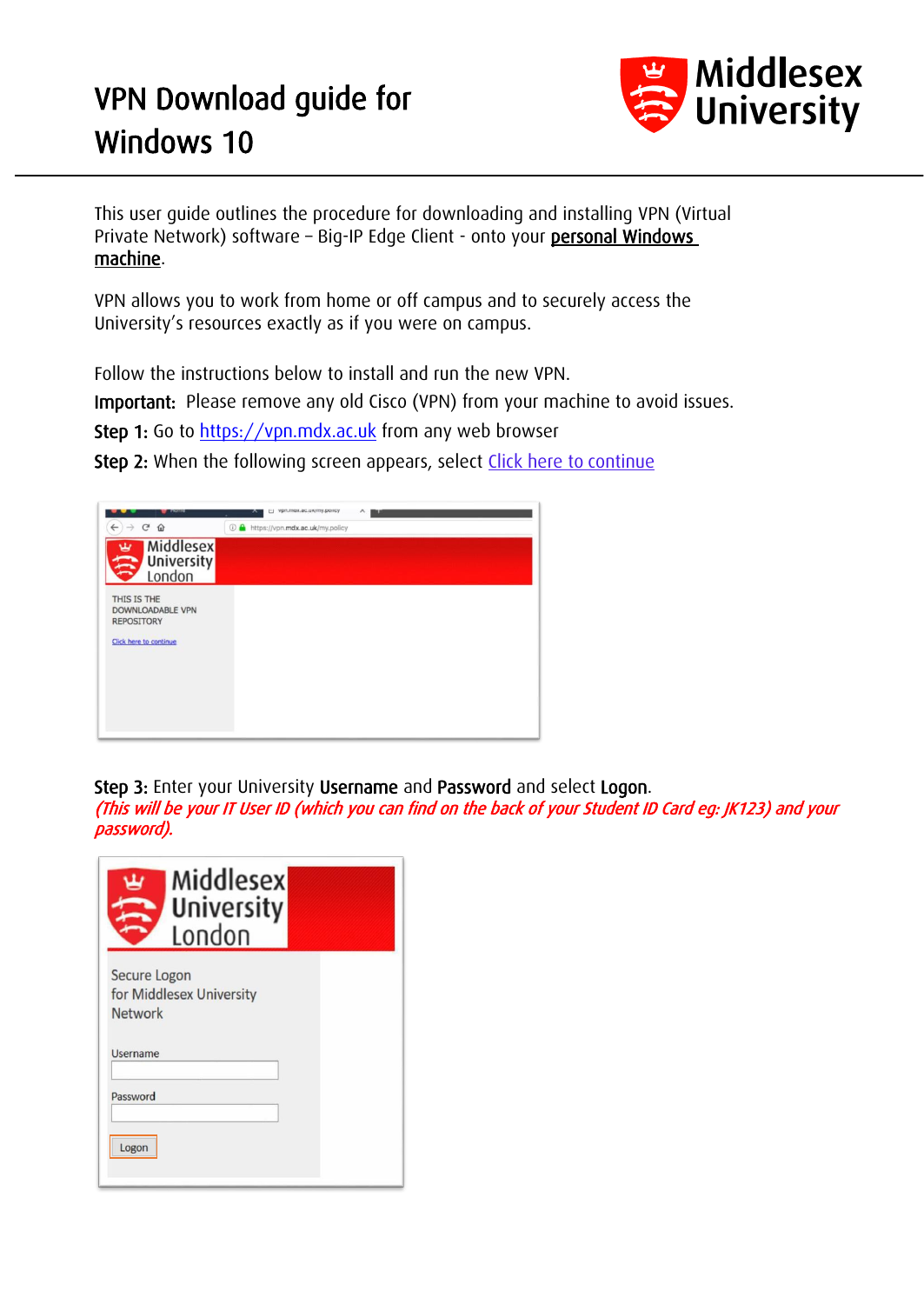## Step 4: Select WINDOWS\_VPN\_client



Important: If you receive the Windows Defender *blue* screen - (Windows protected your PC) Select More info and select Install anyway.



Step 5: Wizard takes you through the installation process, as shown in the following screens.

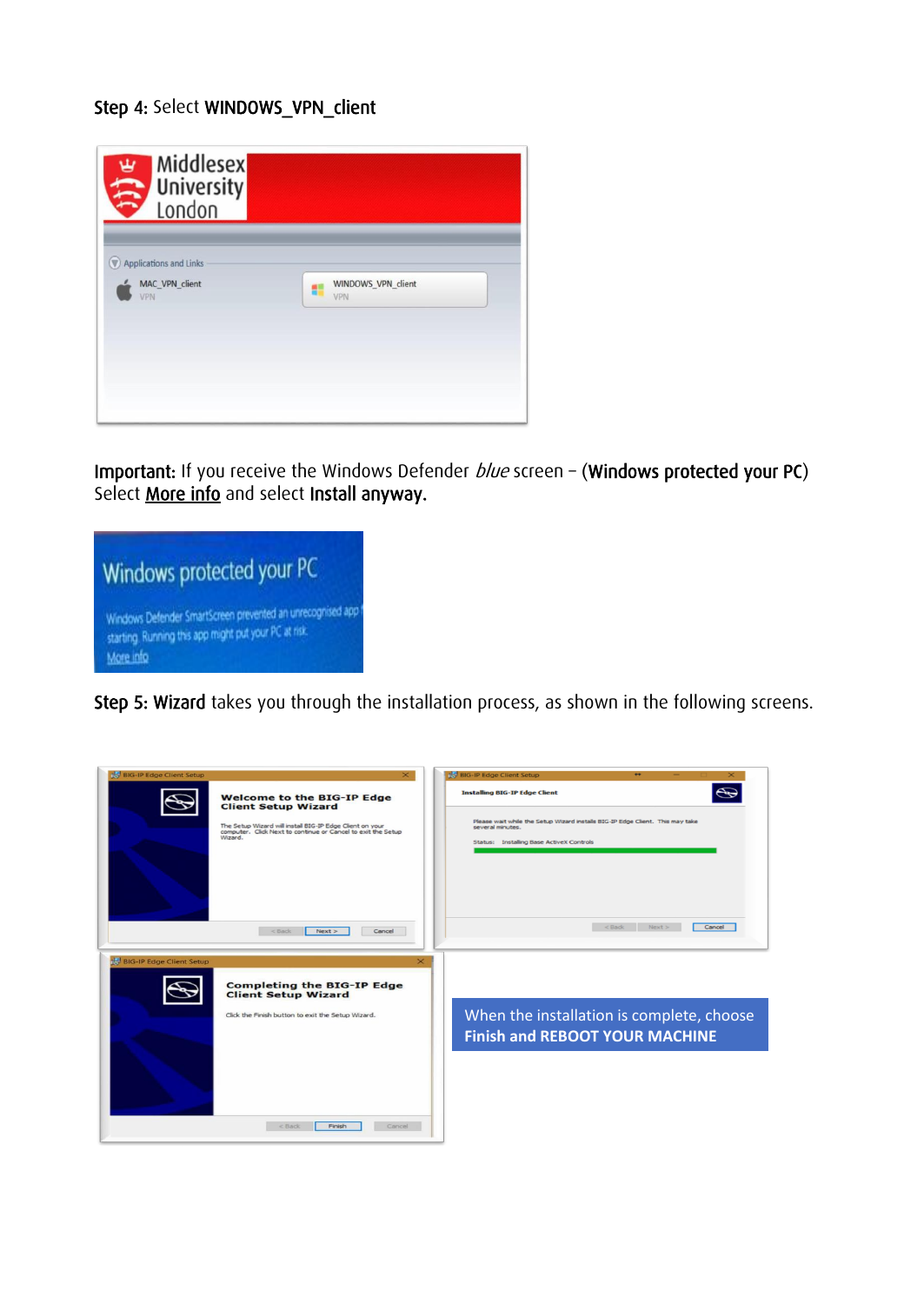Step 6: Please ensure you reboot your machine after installing the VPN Client.

Step 7: After start-up, select the VPN software BIG-IP Edge Client from the Windows icon.

**Step 8:** On a Windows 10 machine, select the *Windows* icon **the desktop.** 

Step 9: Click on BIG-IP Edge Client



## Step 10: The following screen will appear

|            | Middlesex University London VPN                                 |                                                                                           |                   |                                                       | m                |
|------------|-----------------------------------------------------------------|-------------------------------------------------------------------------------------------|-------------------|-------------------------------------------------------|------------------|
| B          | Connecting to server<br>Server: Middlesex University London VPN |                                                                                           |                   | <b>Inbound Traffic</b><br>0 <sub>b/s</sub><br>$0b$ /s | Outbound Traffic |
| Connection | Connect                                                         | $\circledcirc$                                                                            | <b>Disconnect</b> |                                                       |                  |
|            |                                                                 | Establish a connection and automatically reconnect if your connection is dropped. Use the |                   |                                                       |                  |
|            |                                                                 | 'Disconnect' button to close your connection and disconnect.                              |                   |                                                       |                  |

When you connect to the new VPN, a window will pop up asking for your login credentials.